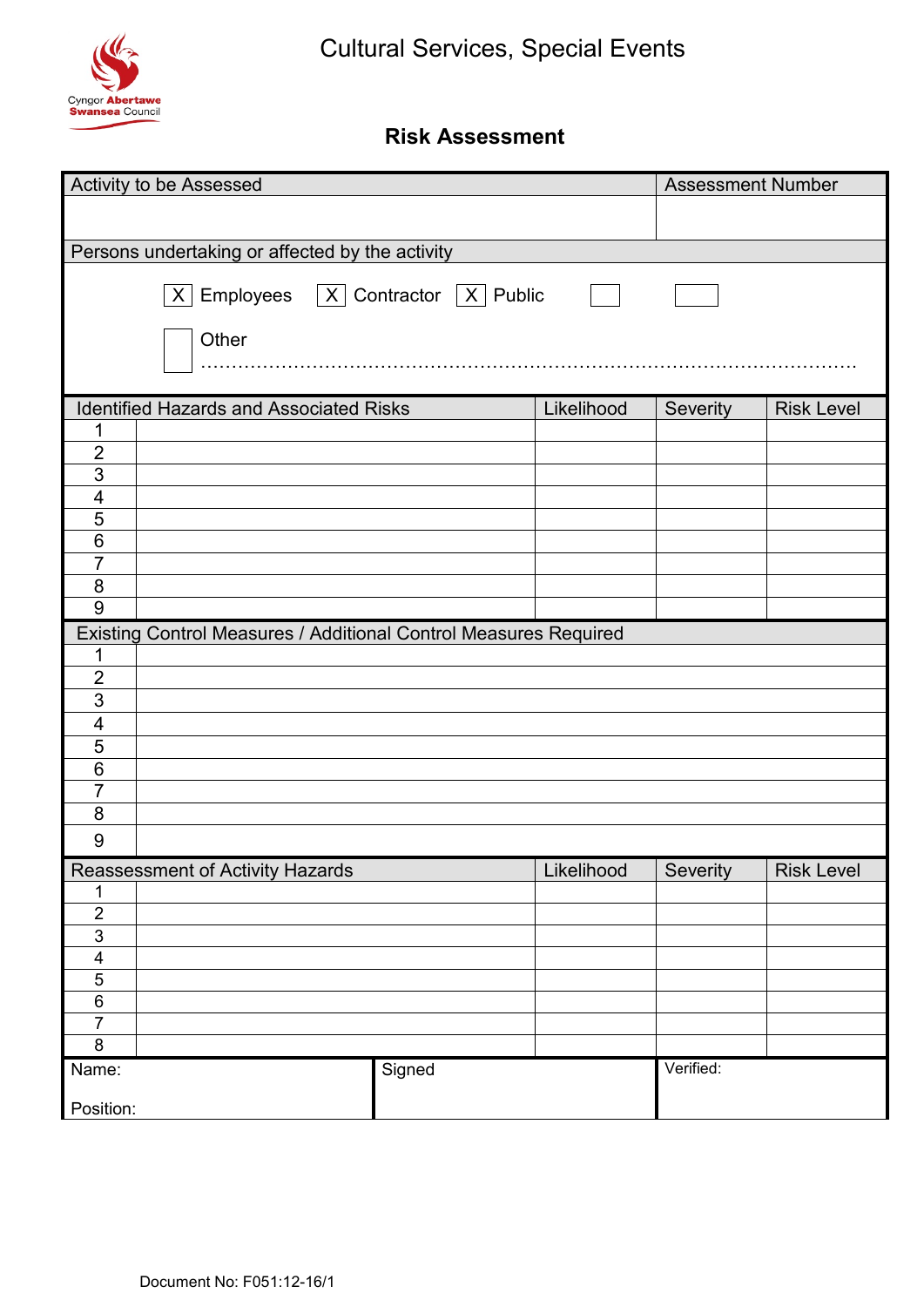

| <b>ITEM</b>            | <b>SYMBOL</b> | <b>TICK IF</b><br><b>REQUIRED</b> | <b>NOTES</b>                                    |
|------------------------|---------------|-----------------------------------|-------------------------------------------------|
| Dust mask              | Wear dust     |                                   |                                                 |
| <b>Ear Protection</b>  |               |                                   |                                                 |
| Footwear               |               |                                   | Only as required by activity risk<br>assessment |
| Gloves                 |               |                                   |                                                 |
| <b>Safety Glasses</b>  |               |                                   |                                                 |
| Hard Hat               |               |                                   |                                                 |
| Hi-Visibility Clothing |               |                                   |                                                 |
| Other                  |               |                                   |                                                 |

| <b>Reviews</b> | <b>KEY</b>                       |                                                                              |                       |   |          |                    |     |            |                  |
|----------------|----------------------------------|------------------------------------------------------------------------------|-----------------------|---|----------|--------------------|-----|------------|------------------|
| Review Date:   | Likelihood                       | Severity                                                                     |                       | 5 | 5Y       | <b>10R</b>         | T5' | 20         | 25               |
| Reviewed by:   |                                  | 1 - nuisance<br>2 - minor<br>3 - medical treatment<br>4 - major<br>5 - fatal | of Injury<br>Severity |   |          | 8                  | 12  | <b>161</b> | 20               |
| Review Date:   |                                  |                                                                              |                       | 3 |          | 6G                 | 9   | 12         | 15               |
| Reviewed by:   | - very unlikely<br>2 - unlikely  |                                                                              |                       |   |          | 4                  | 6Y  | 8          | 10Y              |
| Review Date:   | 3 - likely                       |                                                                              |                       |   |          | $\mathcal{P}$      | 3   | 4          | 5G               |
| Reviewed by:   | 4 - very likely<br>5 - certainty |                                                                              |                       |   |          | ົ                  | 3   | 4          | 5                |
| Review Date:   |                                  |                                                                              | Likelihood of Injury  |   |          |                    |     |            |                  |
| Reviewed by:   |                                  |                                                                              |                       |   | Low Risk | <b>Medium Risk</b> |     |            | <b>High Risk</b> |